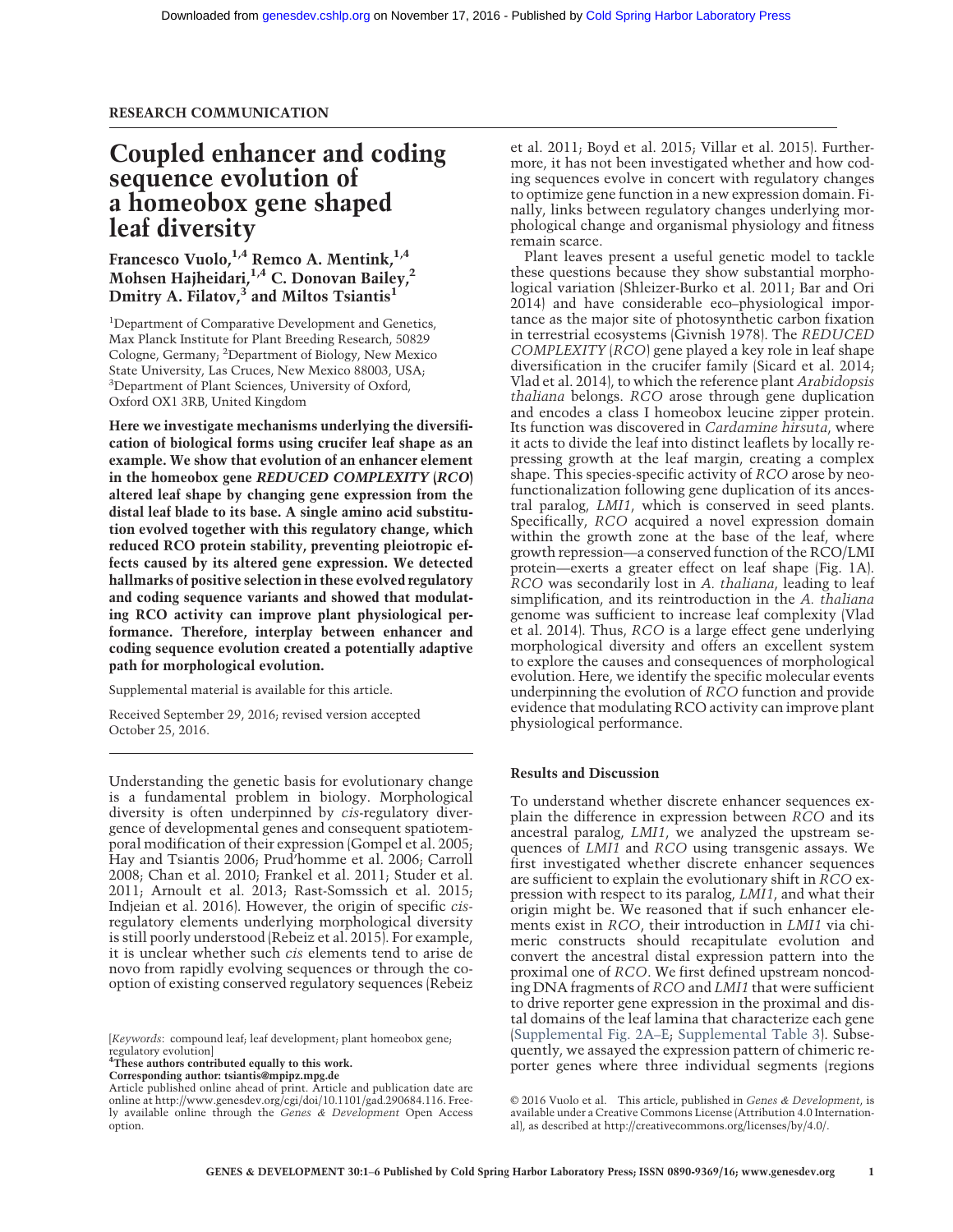Vuolo et al.



Figure 1. ChRCOenh<sup>500</sup> is sufficient to drive proximal expression in the leaf lamina and evolved via modification of an enhancer driving distal expression in the leaf lamina. (A) Cartoon depicting leaf primordia of A. thaliana (top; black star indicates serration) and C. hirsuta (bottom; black arrowhead indicates leaflet). Red stars indicate stipules located at the leaf base. LMI1 (orange) and RCO (magenta) expression is shown. (B, top) mVISTA plot of Arabidopsis lyrata LMI1 and RCO upstream sequence aligned to C. hirsuta RCO, indicating sequence conservation (50%–100%) (mVISTA alignments with additional species are shown in [Supplemental](http://genesdev.cshlp.org/lookup/suppl/doi:10.1101/gad.290684.116/-/DC1) [Fig. 1](http://genesdev.cshlp.org/lookup/suppl/doi:10.1101/gad.290684.116/-/DC1)). Pink indicates conserved nucleotide sequences  $|{\overline{\mathrm{CN}}}\mathrm{Ss}|$ ; identity >70% within 100 base pairs [bp]). ( $\overline{B}$ ottom) Subdivision of LMI1 and RCO upstream sequences into regions A, B, and C based on CNSs. ChLMI1 and ChRCO gene models (blue and black lines, respectively) with the CNS enhancer element of ∼500 bp indicated. (Orange) B<sup>LM1</sup>; (magenta) B<sup>RCO</sup>. (C,C') Chimeric GUS reporter constructs (1–8) used to identify critical cis-regulatory elements in ChLMI1 and ChRCO upstream regions. (D–S) Representative A. thaliana (D–M) and C. hirsuta (N–S) GUS-stained leaves carrying reporter constructs depicted in C and C′ or full-length  $3.8$ -kb ChLMI1 (D,N) and  $3.2$ -kb ChRCO (E,O) upstream regions (see also Vlad et al. 2014). In each image, the construct used is indicated (1–8). The A. thaliana leaf depicted in L is more mature, hence the higher number of serrations. Each image contains at least one stipule (black star) to visualize the presence (LMI1) or absence (RCO) of expression. In each case, at least two independent T2 lines were analyzed with  $n > 5$ . Bar, 100  $\mu$ m.

A, B, and C) of RCO and LMI1 upstream sequences were swapped between the two genes. (Fig. 1B–C′ ; [Supplemental Table 3](http://genesdev.cshlp.org/lookup/suppl/doi:10.1101/gad.290684.116/-/DC1)). We conducted these reporter gene assays in A. thaliana, as the upstream regulatory regions of C. hirsuta LMI1 and RCO recapitulate their respective distal and proximal expression patterns in the leaf lamina of A. thaliana (Fig. 1D,E; [Supplemental Fig.](http://genesdev.cshlp.org/lookup/suppl/doi:10.1101/gad.290684.116/-/DC1) [2B,D](http://genesdev.cshlp.org/lookup/suppl/doi:10.1101/gad.290684.116/-/DC1); Vlad et al. 2014).

These chimeric reporters had a binary readout: Each reporter yielded either the LMI1-type or the RCO-type expression pattern (Fig. 1F–K). The LMI1-type pattern was defined by expression in stipules and hydathodes, with weaker expression in the leaf margin. In comparison with this, the RCO-type pattern was expressed only at the base of the leaf blade. These observations indicated that specific sequences contributing to LMI1 expression might have been modified through evolution to produce the *RCO* expression pattern. In support of this idea, ex-<br>changing region  $B^{RCO}$  for the corresponding *LMI1* sequence converted the LMI1 expression pattern into the RCO pattern in both A. thaliana and the endogenous C. hirsuta context (Fig. 1K,Q). Conversely, introducing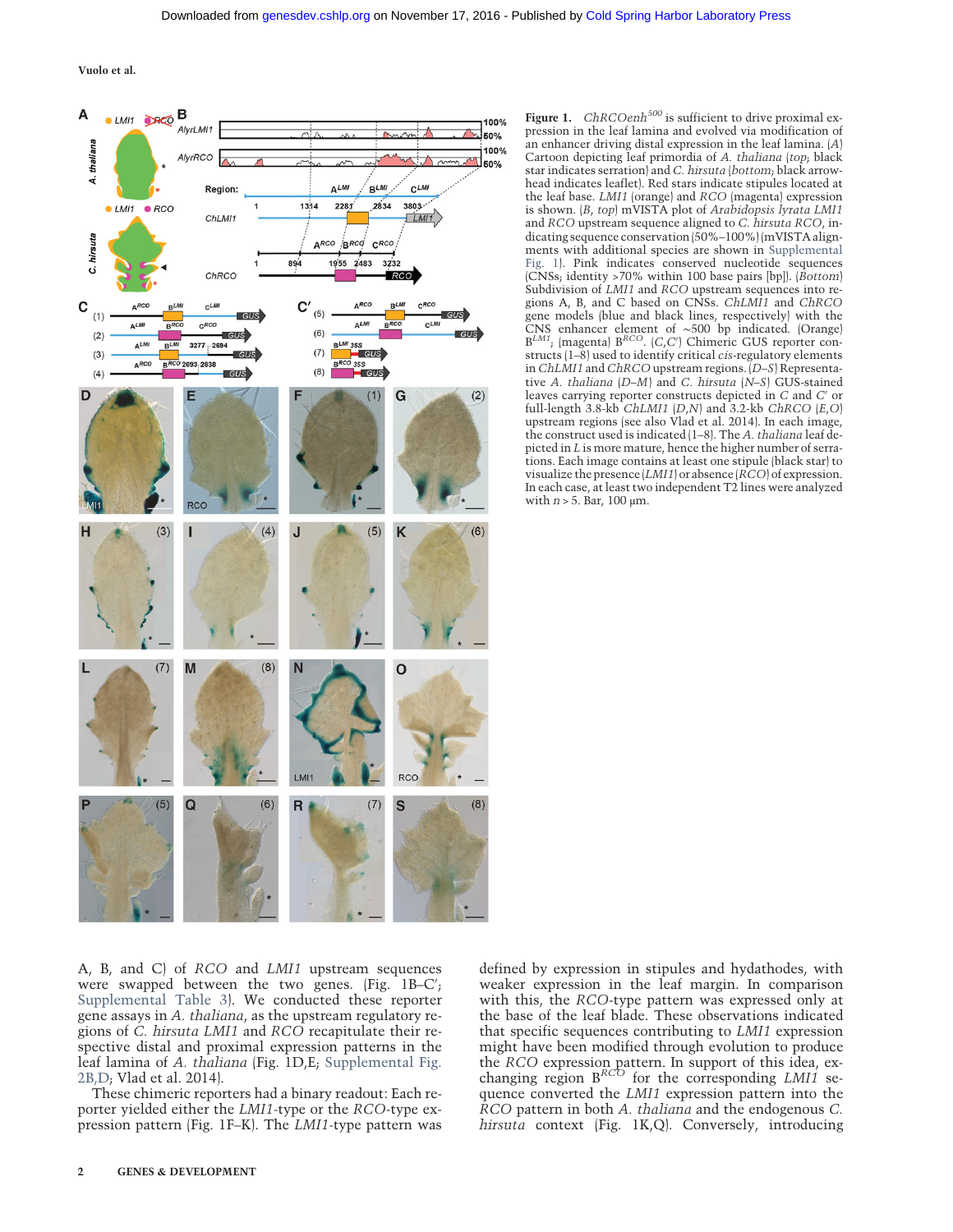region  $B^{LMI}$  into the RCO sequence resulted in an LMI1 expression pattern in both the A. thaliana and C. hirsuta contexts (Fig. 1J,P). Moreover, a reporter containing only region  $B^{LMI}$  or  $B^{RCO}$  coupled to a 50-base-pair (bp)  $\breve{C}aM\acute{V}$ 35S minimal promoter was sufficient to drive specific LMI1-type or RCO-type expression in A. thaliana (Fig.  $1C'$ , L, M) and, in the case of  $B^{RCO}$ , also in C. hirsuta (Fig.  $1R, S$ ). Notably, the corresponding region  $B^{LMI}$  from Aethionema arabicum, an early divergent crucifer, is necessary for correct LMI1 gene expression [\(Supplemental](http://genesdev.cshlp.org/lookup/suppl/doi:10.1101/gad.290684.116/-/DC1) [Fig. 2G](http://genesdev.cshlp.org/lookup/suppl/doi:10.1101/gad.290684.116/-/DC1)–H), also indicating that it was already functional before the divergence of Aethionema from other crucifers (Vlad et al. 2014). Thus, the 500-bp region  $B^{LMI}$  or  $B^{RCO}$ has a key function in determining the expression pattern of its respective downstream gene. Consequently, we call this region the RCO or LMI1 500-bp enhancer<br>(ChRCOenh<sup>500</sup> or ChLMI1enh<sup>500</sup>).

To test to what degree gene expression conferred by  $ChRCOenh<sup>500</sup>$  is phenotypically relevant, we used it to express the RCO-coding sequence both in the LMI1 regulatory sequence context and using a 35S minimal promoter [\(Supplemental Table 3\)](http://genesdev.cshlp.org/lookup/suppl/doi:10.1101/gad.290684.116/-/DC1). Strikingly, both constructs increased leaf complexity in A. thaliana and rescued the rco mutant leaf phenotype in C. hirsuta (Fig. 2B–F). These findings demonstrate that  $ChRCOenh<sup>500</sup>$  is necessary and sufficient to drive RCO function and that this sequence imparts morphologically relevant transcriptional information even in the context of a heterologous promoter.  $ChRCoenh<sup>500</sup>$  must interact with additional sequences to ensure the correct level of RCO transcription, as the 2.3-kb fragment drives higher expression (Figs. 1M, 2C– F; [Supplemental Fig. 2E](http://genesdev.cshlp.org/lookup/suppl/doi:10.1101/gad.290684.116/-/DC1)). In summary, ChRCOenh<sup>500</sup> recapitulates the RCO expression pattern, and its activity is sufficient to increase leaf complexity when transferred between two reproductively isolated species that diverged ∼30 million years ago (Vlad et al. 2014). Our findings demonstrate that a specific enhancer element in LMI1, which directs distal gene expression, neofunctionalized in the RCO duplicate gene to yield a novel expression pattern at the leaf base, resulting in a novel leaf form.

Next, we investigated the evolutionary forces that led to the diversification of RCOenh<sup>500</sup> from its LMI1 counterpart by comparing their sequence divergence patterns in a phylogenetic framework. We observed a significantly higher base substitution rate for this enhancer within the RCO clade than within the LMI1 clade (Fig. 2A). Using a modified branch site likelihood model adapted for noncoding regions (Wong and Nielsen 2004), we demonstrated that this accelerated evolution of  $\ddot{R}COenh^{500}$  likely reflects the action of positive selection. These analyses, coupled with our functional data (Fig. 1B–S), are consistent with the idea that positive selection helped shape the RCO expression domain via acting on  $ChRCOenh<sup>50</sup>$ 

RCO/LMI1 proteins are potent growth repressors, and their broad expression results in miniature plants (Vlad et al. 2014). This raises the question of whether RCO enhancer evolution involved concomitant coding sequence diversification to alleviate potentially pleiotropic effects resulting from altered RCO expression. To address this question, we analyzed RCO-coding sequence diversification patterns from seven species. A phylogeny-based maximum likelihood ratio test (Yang 2007) identified signals of positive selection centered on the alanine and tyrosine residues at positions 48 (A48) and 56 (Y56), N-terminal to the homeodomain (Fig. 3A; [Supplemental Table 1\)](http://genesdev.cshlp.org/lookup/suppl/doi:10.1101/gad.290684.116/-/DC1). To test the functional importance of these D48A and S56Y



Figure 2. ChRCOenh<sup>500</sup> evolved nonneutrally and is sufficient to increase leaf complexity when driving RCO in A. thaliana and C. hirsuta. (A) The RCO enhancer (magenta; depicted on a black gene model) experienced an increased base substitution rate (likelihood ratio test:  $\Delta \ln L = 9.64$ ;  $P < 0.005$  compared with the *LMI1* enhancer (yellow; depicted on a blue gene model), consistent with positive selection (see the [Supplemental Material](http://genesdev.cshlp.org/lookup/suppl/doi:10.1101/gad.290684.116/-/DC1) for detailed analysis). Base substitution rates are indicated next to individual branches. (B) Constructs (1–3) used to express RCO in the RCO domain contain the upstream sequence of ChLMI1 (blue line), ChRCO (black line), or the  $CaMV 35S$  minimal promoter (red line) with enhancer  $B^{RCO}$  (magenta).  $(C,E)$  Representative leaf 8 silhouettes from A. thaliana  $(C)$  and C. hirsuta  $(E)$  wild-type and transgenic plants. Bar, 1 cm.  $(D,F)$  Leaf dissection index ([LDI] perimeter/area<sup>2</sup>) calculated from A. thaliana (D) and C. hirsuta (F) leaf 8 silhouettes. Graphs indicate average LDI and standard deviation. Letters indicate significant differences between groups as indicated by ANOVA and post-hoc Tukey's test. P < 0.01. For constructs 2 and 3, at least three independent T2 lines were analyzed with  $n > 12$ .

changes in the RCO protein, we generated A. thaliana plants expressing modified RCO genes (RCOgA48D/ RCOgY56S/RCOgA48D-Y56S) where the native promoter drives RCO with the A48D and Y56S mutations individually or in combination. The leaf phenotype of plants expressing RCOY56S was indistinguishable from plants expressing RCO ([Supplemental Fig. 3\)](http://genesdev.cshlp.org/lookup/suppl/doi:10.1101/gad.290684.116/-/DC1). However, plants expressing RCOA48D or RCOA48D-Y56S had more dissected leaves ([Supplemental Fig. 3](http://genesdev.cshlp.org/lookup/suppl/doi:10.1101/gad.290684.116/-/DC1)) and resembled plants expressing LMI1 in the RCO domain (Fig. 3B,C), indicating that the A48D mutation has a major effect on leaf form. The stronger effect of the A48D versus the Y56S change in RCO is consistent with a greater contrast between the properties of the derived and ancestral amino acids: Alanine (A) is nonpolar, neutral, and hydrophobic, and aspartic acid (D) is polar, acidic, and hydrophilic, whereas tyrosine (Y) and serine (S) are very similar. However, the possibility that the Y56S mutation might cause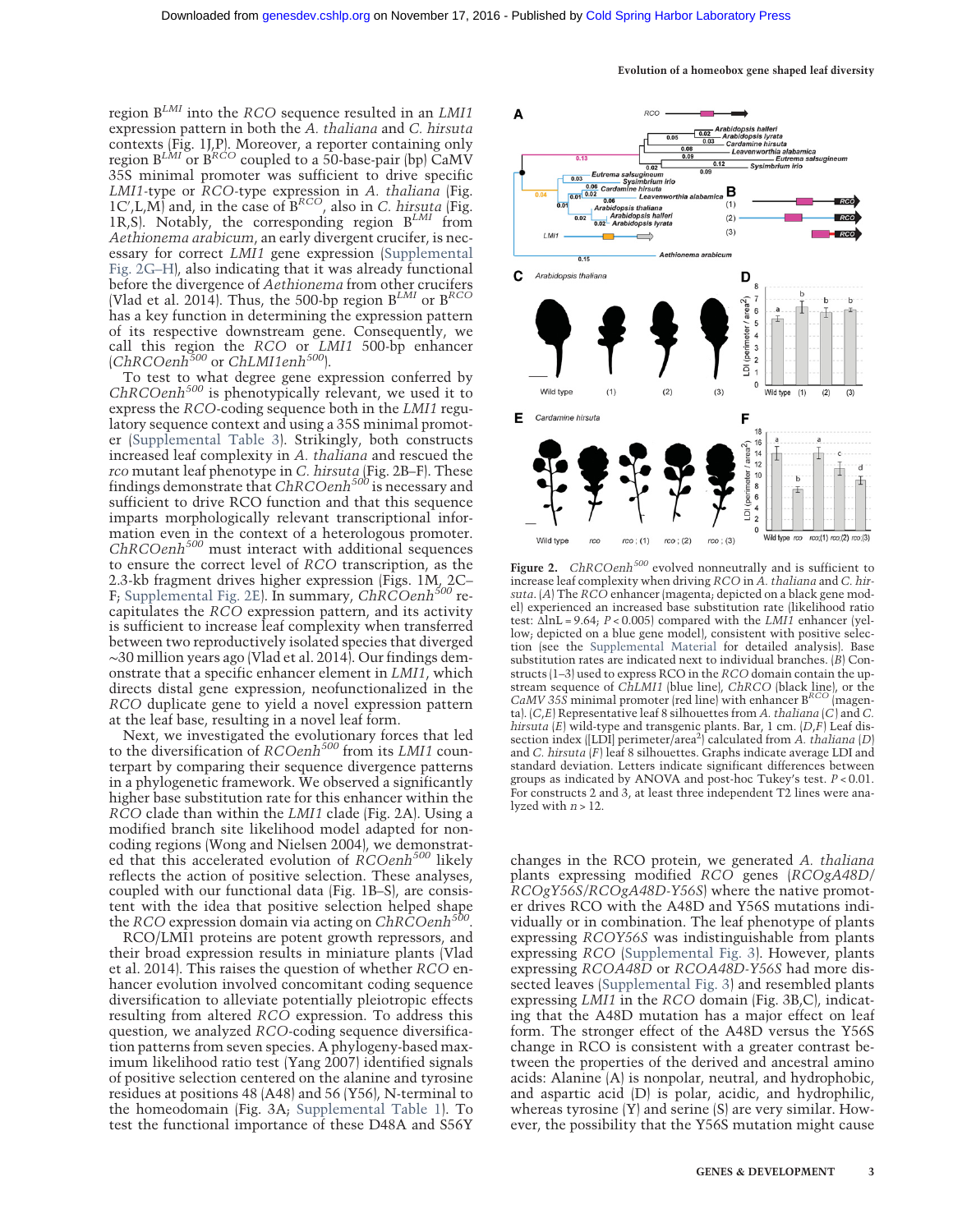Vuolo et al.



Figure 3. Positive selection dampened RCO protein function via a  $D > A$  transition that decreased protein stability.  $(A)$  Structure of LMI1/RCO protein in A. arabicum and C. hirsuta. (B–D) Silhouettes  $(B)$ , leaf dissection index  $(C)$ , and leaf area  $(D)$  of leaves 7 to 10 of A. thaliana wild-type, RCOg, RCOgA48D, and RCO::ChLMI1 plants. Error bars represent standard deviation based on at least 15 independent T1 lines. Letters indicate significant differences between groups as indicated by ANOVA and post-hoc Tukey's test.  $P < 0.01$ . (E) Silhouettes of rosette and cauline leaves of C. hirsuta wild type, rco, and rco; RCOgA48D. [F,G] Quantitative analysis of RCO-3HA and RCOA48D-3HA protein levels after cyclohexamide (CHX) treatment at the indicated time points.  $(F)$  Coomassie blue staining (SDS-PAGE slice containing a 57-kDa band) and anti-Actin immunoblotting indicate equal loading. (G) Protein level quantification of samples shown in F. Error bars represent standard deviation of the mean protein level using three biological replicates.

phenotypic effects under different growth conditions cannot be excluded.

The increased leaf complexity in transgenic RCOgA48D and RCO::ChLMI1 plants was accompanied by a significant decrease in leaf area (Fig. 3B–D) compared with RCOg plants. Thus, the RCOA48D and LMI1 proteins are more potent than RCO, resulting in not only altered leaf shape but also compromised organ growth when expressed in the RCO domain. In contrast, the native RCO protein changes A. thaliana leaf shape without incurring an organ growth penalty (Fig. 3B–D). RCOA48D showed consistently higher potency than RCO in the endogenous C. hirsuta context: It rescued the rco mutant

phenotype more effectively, increased wild-type leaf complexity, and reduced leaf size (Fig. 3E; [Supplemental Fig.](http://genesdev.cshlp.org/lookup/suppl/doi:10.1101/gad.290684.116/-/DC1) [4A](http://genesdev.cshlp.org/lookup/suppl/doi:10.1101/gad.290684.116/-/DC1)–D). Reduction in cell size contributes to the reduced leaf surface of RCOgA48D ([Supplemental Fig. 5](http://genesdev.cshlp.org/lookup/suppl/doi:10.1101/gad.290684.116/-/DC1)), indicating that RCO/LMI1 proteins may repress growth at the whole-organ level by repressing cell growth. Taken together, these observations indicate that diversification of gene expression after duplication of the ancestral LMI1 gene entailed a risk of pleiotropic effects, detrimental to growth. We propose that these effects were counteracted by the D48A amino acid change, which dampened RCO protein potency. Two lines of evidence indicate that this dampening involved reduced protein stability. First, HAtagged RCOA48D (RCOA48D-3HA) accumulated to higher levels in transgenic plants than HA-tagged RCO (RCO-3HA) ([Supplemental Fig. 6A](http://genesdev.cshlp.org/lookup/suppl/doi:10.1101/gad.290684.116/-/DC1)–C). Second, the degradation rate of RCO-3HA is higher than RCOA48D-3HA following de novo protein synthesis inhibition by cycloheximide (Fig. 3F,G). These findings highlight the importance of coordinated coding and regulatory sequence evolution for morphological variation. They also indicate that coupling protein and cis-regulatory evolution (Prud'homme et al. 2006; Stern and Orgogozo 2008; Chan et al. 2010; Frankel et al. 2011; Indjeian et al. 2016) can effectively minimize the pleiotropic effects of mutations in developmental genes. Notably, regulatory sequence variation in humans may minimize the detrimental effects of deleterious coding sequence mutations in highly expressed haplotypes (Lappalainen et al. 2011). Thus, coevolution of enhancers with their cognate coding sequences may be of broad significance across complex eukaryotes and at different evolutionary scales.

The hallmarks of positive selection in RCO indicate that it may have evolved adaptively. To investigate this hypothesis, we tested whether changes in RCO activity affected plant physiological performance. rco mutants showed reduced  $CO<sub>2</sub>$  fixation (Fig. 4A), and introducing RCO into A. thaliana (RCOg genotype) was sufficient to increase  $CO<sub>2</sub>$  fixation by 20%–25% (Fig. 4A). Furthermore, RCO positively influenced seed yield in both C. hirsuta and A. thaliana (Fig. 4B,C). RCO has a restricted expression pattern during plant development (Vlad et al. 2014) and is not expressed in the nutritive endosperm tissue of the seed but influences its size ([Supplemental Fig.](http://genesdev.cshlp.org/lookup/suppl/doi:10.1101/gad.290684.116/-/DC1) [7A](http://genesdev.cshlp.org/lookup/suppl/doi:10.1101/gad.290684.116/-/DC1)–E). Therefore, the stimulatory effects of RCO on photosynthesis may ultimately influence resource allocation to seeds. Taken together, these findings strengthen the hypothesis that RCO evolved adaptively. These findings do not imply that complex leaves are superior to simple ones, as both forms occur readily in nature. Rather, they highlight the potential for complex leaves to perform better under certain conditions that may have been relevant during the evolutionary history of the species that we studied here (Piazza et al. 2010). Complex leaves are more prevalent under lower mean annual temperatures (Royer and Wilf 2006). Therefore, leaf margin geometry may influence the interplay between temperature and photosynthesis. The effects of RCO and leaf complexity on photosynthesis are unlikely to involve stomatal density ([Supplemental Fig. 7F\)](http://genesdev.cshlp.org/lookup/suppl/doi:10.1101/gad.290684.116/-/DC1) but might arise from conditional improvement in some or all of the following processes: gas exchange, due to reduced air boundary layer thickness, as in other complex leaves (Royer and Wilf 2006); light capture, owing to reduced shading by older leaves (Niklas 1988); and hydraulics, owing to vasculature properties in a complex blade (Dengler and Kang 2001). Notably,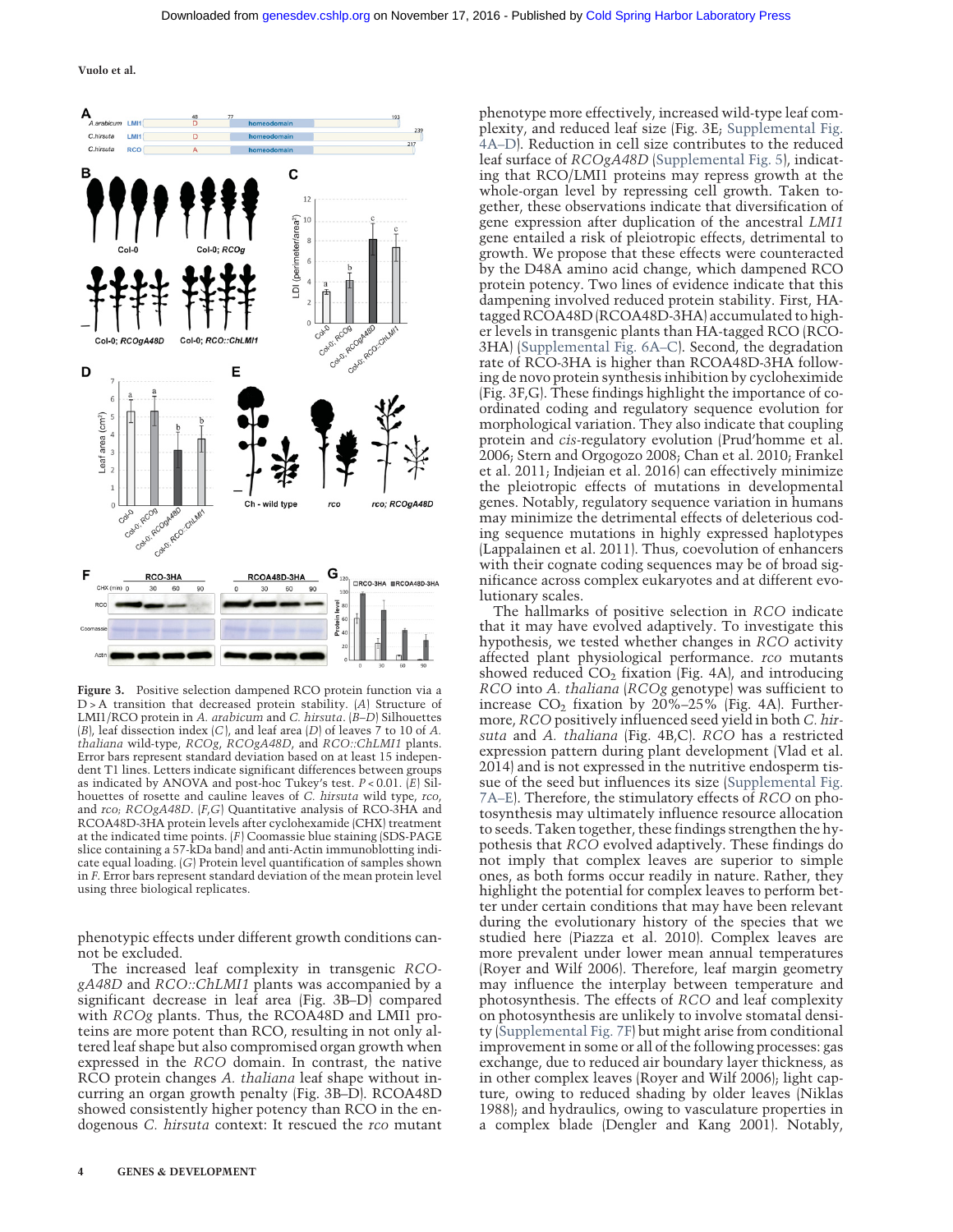#### Evolution of a homeobox gene shaped leaf diversity



Figure 4. Alterations in RCO activity influence plant physiological performance.  $(A-C)$  Level of photosynthesis  $(CO<sub>2</sub>$  absorbed per second, normalized to rosette area) after 14 and 21 d of growth (A), total seed mass per plant  $(B)$ , and seed area  $(C)$  for A. thaliana wild type and RCOg and C. hirsuta control (Ctrl) and rco. Five replicates were measured per genotype at each time point to analyze photosynthetic activity. Total seed mass was estimated from five plants per genotype. The seed area was obtained from 50 seeds per genotype derived from five plants. Error bars represent standard deviation. A t-test was used to calculate significance. (N.S.) Not significant; (∗)  $P < 0.05$ ;  $\binom{**}{P}$   $P < 0.01$ ;  $\binom{***}{P}$   $P < 0.001$ .

okra-leaf cotton shows increased photosynthesis and leaf complexity (Wells et al. 1986) together with altered LMI1 expression (Chang et al. 2016). Therefore, our findings highlight the potential to improve photosynthesis via modulating RCO/LMI1 activity.

In conclusion, we show that neofunctionalization of an enhancer element coupled with targeted coding sequence diversification was instrumental in generating an altered leaf form with potential physiological benefits while at the same time minimizing pleiotropic effects. This type of trade-off—where molecular level functions are dampened to facilitate development of tissue- or organism-level traits—may be a pervasive feature of morphological evolution. For example, the activity of a key developmental enhancer in Ciona was found recently to be constrained by trade-offs between the specificity of gene activation and the level of transcriptional activity (Farley et al. 2015).

#### Materials and methods

Plants were cultivated in growth chambers under long-day (16-h d/8-h night) or short-day (8-h d/16-h night) conditions. A. thaliana and C. hirsuta were transformed using Agrobacterium tumefaciens floral dip transformations as in Hay et al. (2014). Histochemical detection of β-glucoronidase activity and subsequent visualization of samples were essentially according to Bilsborough et al. (2011). Selection tests on the promoter and coding sequences were conducted using a modified likelihood ratio test and phylogenetic analysis by maximum likelihood (PAML), respectively. Protein stability was determined after treatment with cycloheximide to inhibit protein synthesis. Gas exchange assays were conducted according to the LICOR 6400 xt manufacturer's protocol. A detailed description of the Materials and Methods is in the [Supplemental Material.](http://genesdev.cshlp.org/lookup/suppl/doi:10.1101/gad.290684.116/-/DC1)

#### Acknowledgments

We thank A. Hay, A. Hudson, C. Galinha, S. McCormick, and A. Runions for comments; N. Gompel for helpful discussions on pleiotropy; B. Walker and A. Weber for helpful discussion on photosynthesis; M. Alipour Kermani, L. Baumgarten, M. Cartolano, R. Pabst, B. Pieper, and U. Tartler for assistance; and P. Huijser for help with microscopy. This work was supported by Deutsche Forschungsgemeinschaft "Adaptomics" grants TS 229/1-1 (to M.T.) and Sonderforschungbereit (SFB) 680 (to M.T.), an EMBO Long-Term Fellowship (ALTF 502-2015 to R.A.M.), a core grant from the Max Planck Society (to M.T.), and a US National Science Foundation Plant Genome Research award (1238731 to C.D.B.). M.T. also acknowledges support of the Cluster of Excellence on Plant Sciences. F.V., R.A.M., and M.H. contributed equally to this work, and the order was determined by drawing lots. F.V., R.A.M., and M.H. designed and performed experiments and collected data. D.A.F. conducted evolutionary sequence analyses with input from C.D.B. and M.H. All authors analyzed the data. F.V., R.A.M., M.H., and M.T. wrote the manuscript with input from the other authors. M.T. designed and directed the study.

### References

- Arnoult L, Su KF, Manoel D, Minervino C, Magrina J, Gompel N, Prud' homme B. 2013. Emergence and diversification of fly pigmentation through evolution of a gene regulatory module. Science 339: 1423–1426.
- Bar M, Ori N. 2014. Leaf development and morphogenesis. Development 141: 4219–4230.
- Bilsborough GD, Runions A, Barkoulas M, Jenkins HW, Hasson A, Galinha C, Laufs P, Hay A, Prusinkiewicz P, Tsiantis M. 2011. Model for the regulation of Arabidopsis thaliana leaf margin development. Proc Natl Acad Sci 108: 3424–3429.
- Boyd JL, Skove SL, Rouanet JP, Pilaz LJ, Bepler T, Gordan R, Wray GA, Silver DL. 2015. Human-chimpanzee differences in a FZD8 enhancer alter cell-cycle dynamics in the developing neocortex. Curr Biol 25: 772–779.
- Carroll SB. 2008. Evo-devo and an expanding evolutionary synthesis: a genetic theory of morphological evolution. Cell 134: 25–36.
- Chan YF, Marks ME, Jones FC, Villarreal G Jr, Shapiro MD, Brady SD, Southwick AM, Absher DM, Grimwood J, Schmutz J, et al. 2010. Adaptive evolution of pelvic reduction in sticklebacks by recurrent deletion of a Pitx1 enhancer. Science 327: 302–305.
- Chang L, Fang L, Zhu Y, Wu H, Zhang Z, Liu C, Li X, Zhang T. 2016. Insights into interspecific hybridization events in allotetraploid cotton formation from characterization of a gene regulating leaf shape. Genetics 204: 799–806.
- Dengler N, Kang J. 2001. Vascular patterning and leaf shape. Curr Opin Plant Biol 4: 50–56.
- Farley EK, Olson KM, Zhang W, Brandt AJ, Rokhsar DS, Levine MS. 2015. Suboptimization of developmental enhancers. Science 350: 325–328.
- Frankel N, Erezyilmaz DF, McGregor AP, Wang S, Payre F, Stern DL. 2011. Morphological evolution caused by many subtle-effect substitutions in regulatory DNA. Nature 474: 598–603.
- Givnish TJ. 1978. Ecological aspects of plant morphology: leaf form in relation to environment. Acta Biotheoretica 27: 83–142.
- Gompel N, Prud'homme B, Wittkopp PJ, Kassner VA, Carroll SB. 2005. Chance caught on the wing: cis-regulatory evolution and the origin of pigment patterns in Drosophila. Nature 433: 481–487.
- Hay A, Tsiantis M. 2006. The genetic basis for differences in leaf form between Arabidopsis thaliana and its wild relative Cardamine hirsuta. Nat Genet 38: 942–947.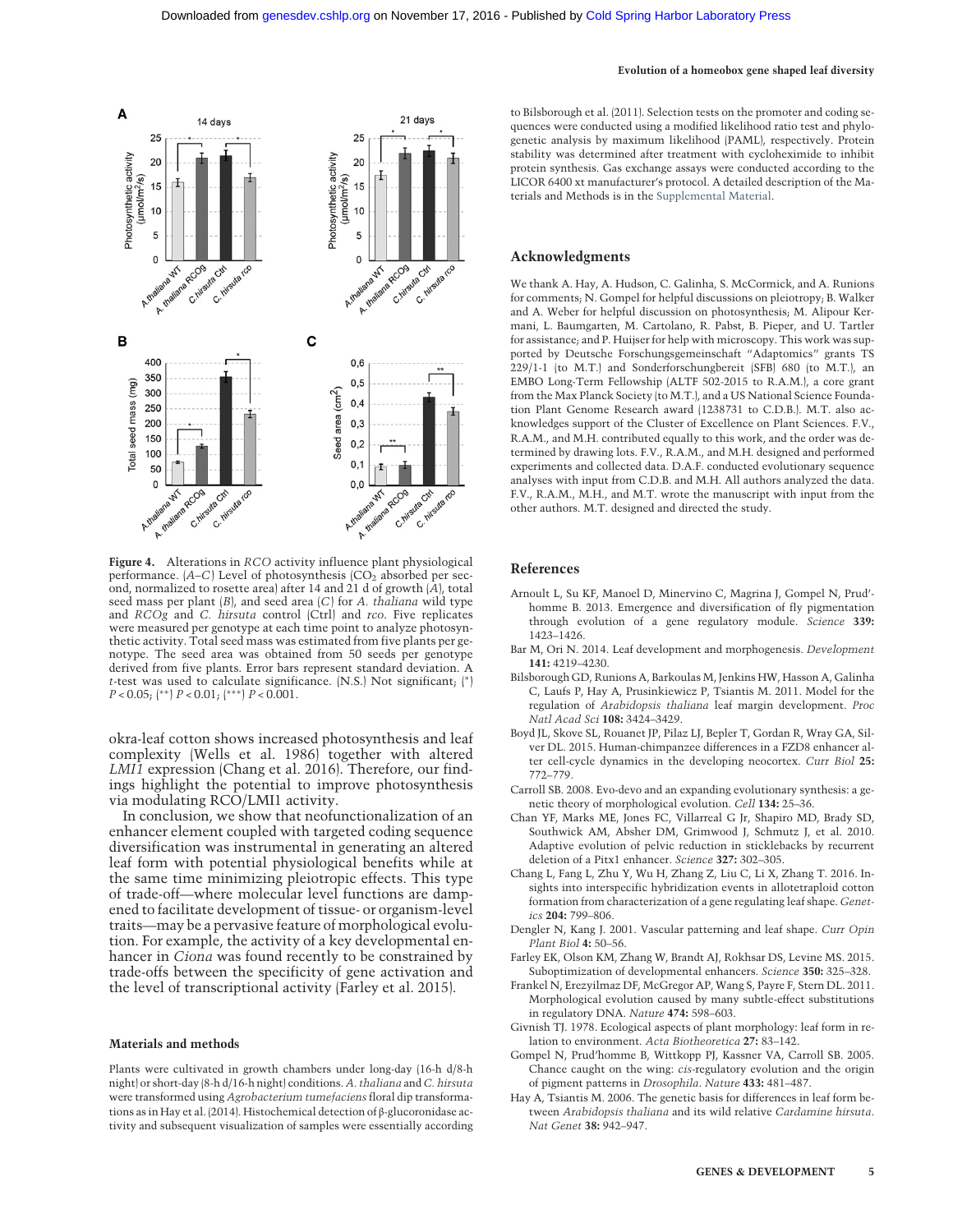#### Vuolo et al.

- Hay AS, Pieper B, Cooke E, Mandakova T, Cartolano M, Tattersall AD, Ioio RD, McGowan SJ, Barkoulas M, Galinha C, et al. 2014. Cardamine hirsuta: a versatile genetic system for comparative studies. Plant  $[78: 1-15]$ .
- Indjeian VB, Kingman GA, Jones FC, Guenther CA, Grimwood J, Schmutz J, Myers RM, Kingsley DM. 2016. Evolving new skeletal traits by cisregulatory changes in bone morphogenetic proteins. Cell 164: 45–56.
- Lappalainen T, Montgomery SB, Nica AC, Dermitzakis ET. 2011. Epistatic selection between coding and regulatory variation in human evolution and disease. Am J Hum Genet 89: 459–463.
- Niklas KJ. 1988. The role of phyllotactic pattern as a developmental constraint on the interception of light by leaf surfaces. Evolution 42: 1–16.
- Piazza P, Bailey CD, Cartolano M, Krieger J, Cao J, Ossowski S, Schneeberger K, He F, de Meaux J, Hall N, et al. 2010. Arabidopsis thaliana leaf form evolved via loss of KNOX expression in leaves in association with a selective sweep. Curr Biol 20: 2223–2228.
- Prud'homme B, Gompel N, Rokas A, Kassner VA, Williams TM, Yeh SD, True JR, Carroll SB. 2006. Repeated morphological evolution through cis-regulatory changes in a pleiotropic gene. Nature 440: 1050–1053.
- Rast-Somssich MI, Broholm S, Jenkins H, Canales C, Vlad D, Kwantes M, Bilsborough G, Dello Ioio R, Ewing RM, Laufs P, et al. 2015. Alternate wiring of a KNOXI genetic network underlies differences in leaf development of A. thaliana and C. hirsuta. Gene Dev 29: 2391–2404.
- Rebeiz M, Jikomes N, Kassner VA, Carroll SB. 2011. Evolutionary origin of a novel gene expression pattern through co-option of the latent activities of existing regulatory sequences. Proc Natl Acad Sci 108: 10036–10043.
- Rebeiz M, Patel NH, Hinman VF. 2015. Unraveling the tangled skein: the evolution of transcriptional regulatory networks in development. Annu Rev Genomics Hum Genet 16: 103–131.
- Royer D, Wilf P. 2006. Why do toothed leaves correlate with cold climates? Gas exchange at leaf margins provides new insights into a classic paleotemperature proxy. Int J Plant Sci 167: 11–18.
- Shleizer-Burko S, Burko Y, Ben-Herzel O, Ori N. 2011. Dynamic growth program regulated by LANCEOLATE enables flexible leaf patterning. Development 138: 695–704.
- Sicard A, Thamm A, Marona C, Lee YW, Wahl V, Stinchcombe JR, Wright SI, Kappel C, Lenhard M. 2014. Repeated evolutionary changes of leaf morphology caused by mutations to a homeobox gene. Curr Biol 24: 1880–1886.
- Stern DL, Orgogozo V. 2008. The loci of evolution: how predictable is genetic evolution? Evolution 62: 2155–2177.
- Studer A, Zhao Q, Ross-Ibarra J, Doebley J. 2011. Identification of a functional transposon insertion in the maize domestication gene tb1. Nat Genet 43: 1160–1163.
- Villar D, Berthelot C, Aldridge S, Rayner TF, Lukk M, Pignatelli M, Park TJ, Deaville R, Erichsen JT, Jasinska AJ, et al. 2015. Enhancer evolution across 20 mammalian species. Cell 160: 554–566.
- Vlad D, Kierzkowski D, Rast MI, Vuolo F, Dello Ioio R, Galinha C, Gan X, Hajheidari M, Hay A, Smith RS, et al. 2014. Leaf shape evolution through duplication, regulatory diversification, and loss of a homeobox gene. Science 343: 780–783.
- Wells R, Meredith WR, Williford JR. 1986. Canopy photosynthesis and its relationship to plant productivity in near-isogenic cotton lines differing in leaf morphology. Plant Physiol 82: 635–640.
- Wong WS, Nielsen R. 2004. Detecting selection in noncoding regions of nucleotide sequences. Genetics 167: 949–958.
- Yang Z. 2007. PAML 4: phylogenetic analysis by maximum likelihood. Mol Biol Evol 24: 1586–1591.